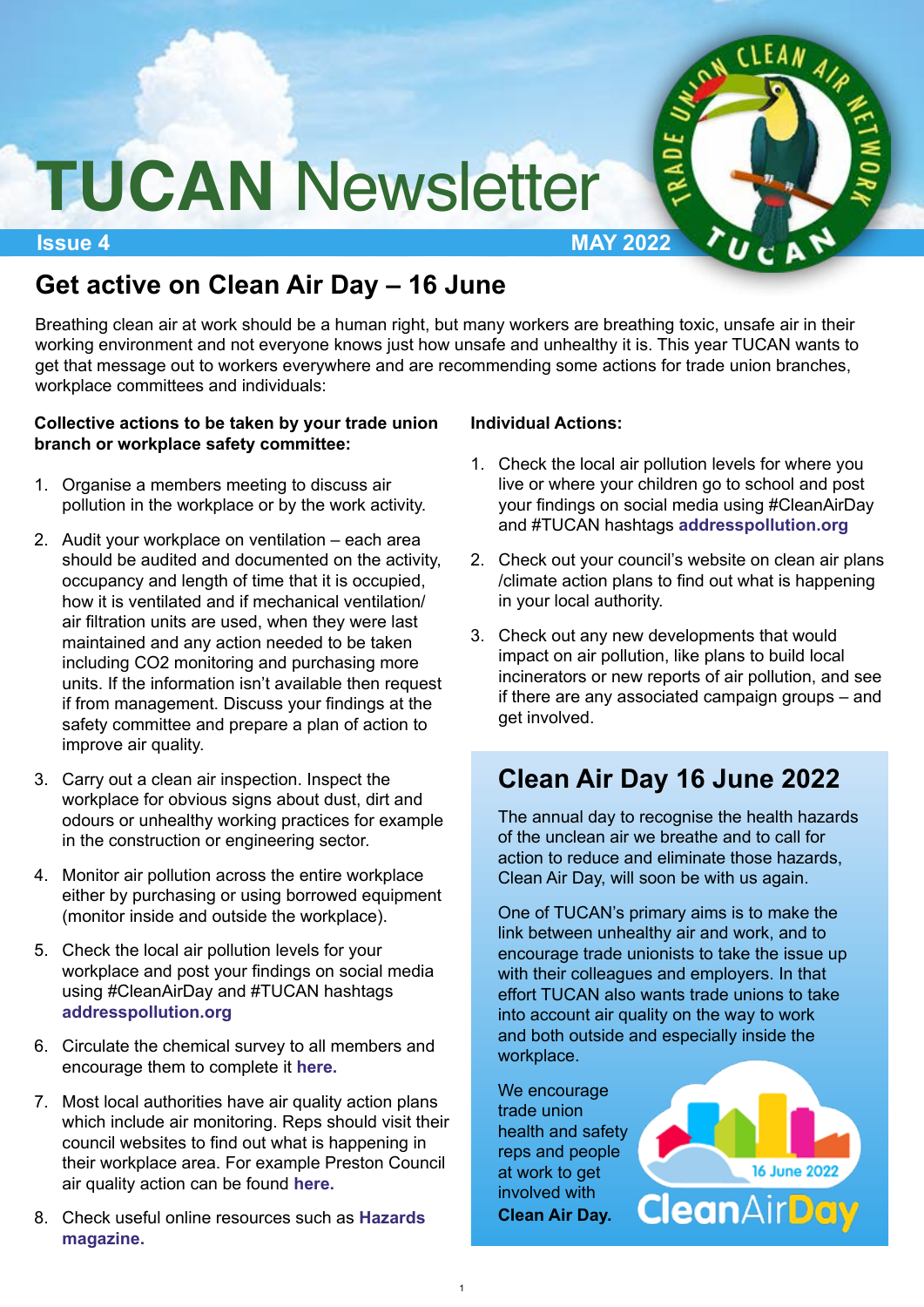## **About TUCAN – get involved**

The Trade Union Clean Air Network (TUCAN) was set up in 2019 by the Hazards Campaign, Greener Jobs Alliance and the union UCU with a coalition of trade unions and occupational health and safety activists. The Trade Union Clean Air Network Charter (linked below) provided a framework for unions to campaign for better worker health and workers' environmental concerns.

Then the pandemic came along and although we have continued to hold online events during the pandemic and worked with Global Action Plan carrying out some limited monitoring our work was disrupted and we now feel TUCAN is ready for a relaunch.



We are keen to involve as many trade unionists as we can in the discussion about our strategy and priorities. Our primary concern is for workers and how they are impacted by air pollution and how workplaces are contributing to our climate crisis. If you want to get involved and have any comments about the charter or about TUCANs priorities then please email **[janet@gmhazards](mailto:janet@gmhazards)**.

#### **Our original demands included:**

#### **We call on the Government to:**

1. Introduce a new Clean Air Act that enshrines the right to breathe clean air. It must set stringent legal limits for ambient air quality, which reflect WHO (World Health Organisation) guidelines. There should be recognition that air pollution is an occupational health issue.

Employers must be required to make environmental impact assessments on the pollution related to their work activities. They should have a duty to present strategies for minimising and eradicating pollutants within the workplace and in the wider community

- 2. Update health and safety law The COSHH (Control of Substances Hazardous to Health) Regulations and related guidance should be amended to reflect new research on indoor and outdoor air pollution. This includes amending Workplace Exposure Limits to place duties on employers to monitor and adopt control measures for diesel and other toxic vehicle emissions not currently covered by HSE (Health and Safety Executive) EH40.
- 3. Ensure effective enforcement Strict enforcement by relevant agencies of the occupational and environmental legislation with the power to hold public bodies and employers to account. Representatives of the trade union movement must have seats on the relevant agencies.
- 4. Involve the workforce Air quality measures for indoor and outdoor occupational air pollution must be subject to the consultation requirements of the SRSC (Safety Reps and Safety Committees) Regulations. Measures should cover both employees and others, and especially the needs of vulnerable occupants of buildings, including in particular children and young people. Employers should be required to raise awareness and support workforce training on risks and control measures. Workers may need access to independent advice on exposure levels and health effects.
- 5. Protect jobs Government and employer clean air strategies will have implications for jobs and employment. The application of just transition principles, including consultation and negotiation with appropriate and industry unions, must include full equality impact assessments, to ensure positive and fair outcomes for all workers.
- 6. Rapidly expand clean and inexpensive public transport systems alongside investment in active transport to increase levels of cycling and walking – Cleaning up air in the UK will require significant public expenditure. Government should drive the policies to ensure that those least able to afford it are not expected to pick up the bill, and to subsidise measures for less polluting forms of energy and transport. Including affordable public transport. This will encourage more integrated and more active forms of transport.